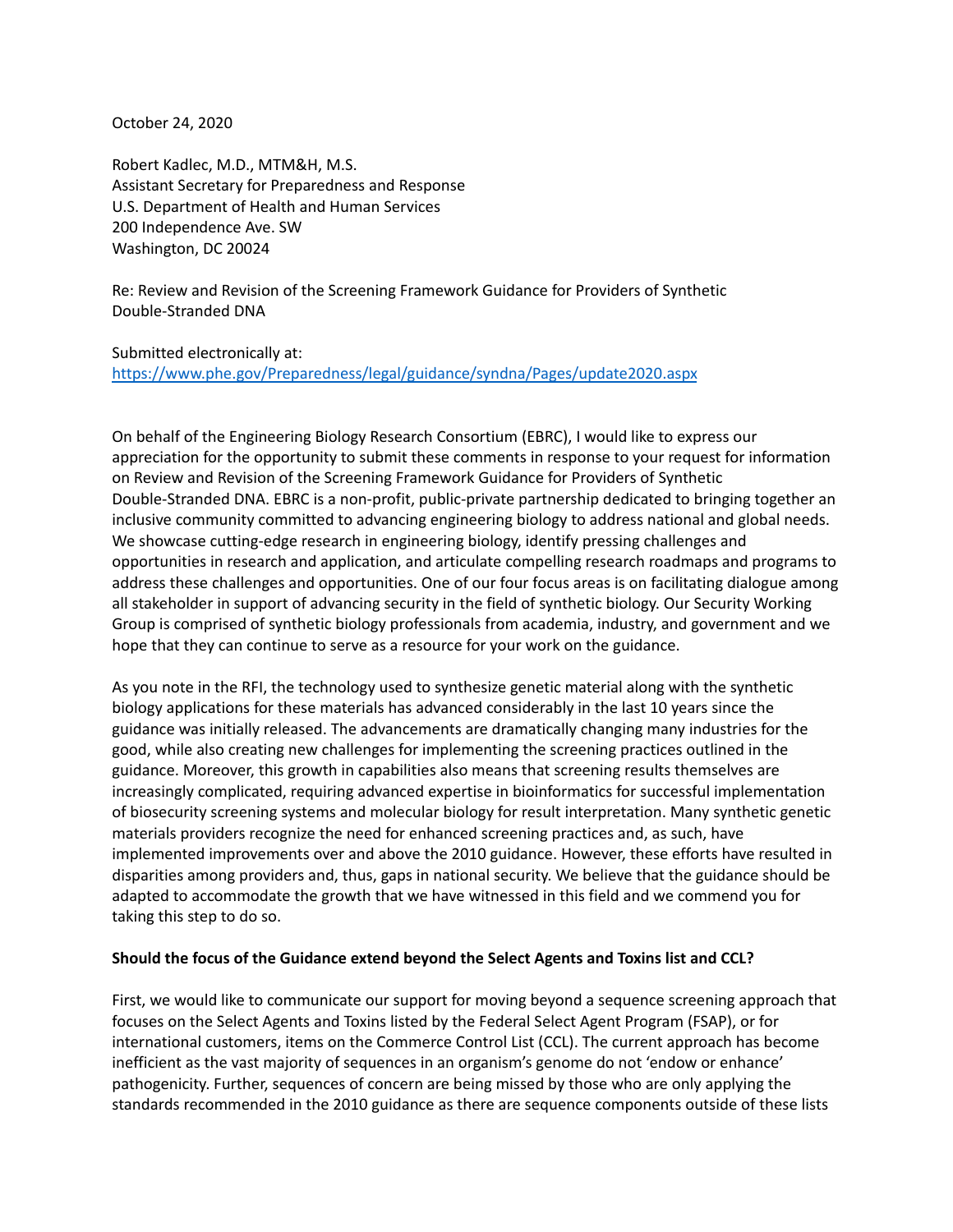that, alone or in combination, could be used for harm. We believe a more efficient and effective approach would be to focus on individual sequences as units of control rather than species and that this requires that the Department of Health and Human Services (HHS) to provide support by defining pathogenicity-linked sequences and providing contextual information describing the role of each sequence in a well-characterized pathogenic process.

We further note that there is a lack of clarity around the definition of what constitutes a 'gene' for the purposes of export control. As part of your work to define how a synthetic genetic material provider can better identify sequences of concern, we urge HHS to ask the Department of Commerce to elaborate in updated Guidance as to what constitutes a 'gene' and to discuss the degree to which partial open reading frames or disrupted functional units can remove the requirement for an export license in some cases.

As motivating examples, the following hypothetical orders might be said to fall under the definition of a 'gene' for the purposes of export control:

- A customer orders 75% of a controlled open reading frame, preserving important functional elements in the sequence, but not the entire encoded protein.
- A customer orders a sequence that is a 'best match' to a gene from a regulated species but does not have what might be considered 'high' homology (e.g. 60% homology) to the controlled protein sequence.
- A customer orders a sequence from a gene that would be subject to a license requirement but breaks these sequences up into short (e.g. 300 base pair) segments with homologous overlapping sequences, and indicates to the synthesis provider that they intend to assemble these sequences into a longer construct.

In contrast, the following hypothetical orders may be considered to fall outside of the definition of a 'gene' for the purposes of export control:

- A customer orders 75% of an open reading frame but due to a lack of annotation, neither the customer nor the synthesis provider can determine the preservation of functional elements. If this sequence is from a controlled bacterium, it is impossible to determine whether this sequence 'endows or enhances' pathogenicity.
- A customer orders a full-length sequence but significantly changes a region that makes up a key functional domain in the protein. The customer providers literature citations to support an assertion that these changes disrupt the functional domain in a way that renders it no longer functional.

## **Question: Do other oligonucleotide types and other synthetic biological technologies, currently not covered by the Guidance, pose similar biosecurity risks as synthetic dsDNA (e.g., Ribonucleic Acid [RNA], single-stranded DNA, or other oligonucleotides)?**

We greatly appreciate that you invite comment on the current focus of the guidance on only synthetic double-stranded DNA. Single- and double-stranded DNA conversions are commonly carried out and additionally, RNA can also be interconverted to DNA using off-the-shelf reagent kits. We also recommend that HHS extend guidance to include screening of oligonucleotide pools. Providers of synthetic genetic material regularly use oligos smaller than 200 nucleotides to assemble and manufacture gene-length DNA sequences. Given the ease of performing these tasks, we strongly urge HHS to broaden the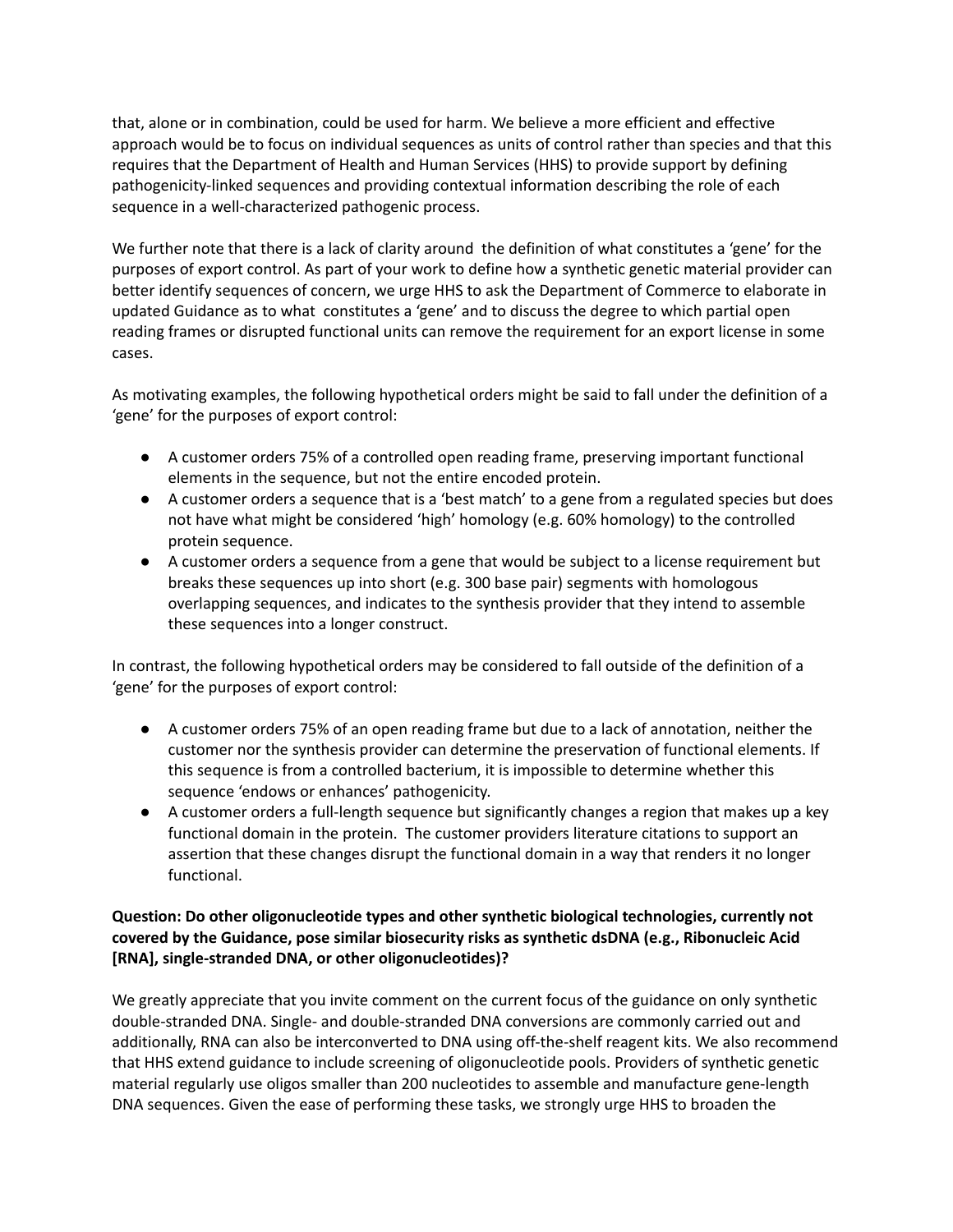guidance to include all types of synthetically generated DNA and RNA, along with pools of shorter oligonucleotide sequences.

With regards to screening of oligo pools, we encourage that the guidance also explain that the 'best match' approach is not appropriate for individual, shorter DNA sequences because of the high false positive hit rate. The guidance should recommend the use of de novo sequence assembly strategies, derived from next generation sequencing analysis approaches, as one way to estimate whether a pool of oligonucleotides could be used to assemble a gene-length fragment. Only when this approach detects a potential contiguous assembly should the sequence be subject to 'best match' sequence screening.

### **Are there other appropriate security measures that should be established to address the potential threats arising from the use of nucleic acid synthesis, given new and emerging technologies in the life sciences?**

In order to minimize the likelihood that synthetic biology products and tools are used for nefarious purposes, we highly recommended that the guidance be expanded to include recommended customer screening practices for all providers (e.g. organism engineering, genetic circuit design, protein engineering firms, etc.) in the synthetic biology supply chain. This would bolster protections and convey that all product and tools providers have an equal responsibility in ensuring that these items do not end up in the wrong hands. All companies should be screening its customers against lists of denied parties and determining whether a customer has the kind of prior work that would properly frame the material they have requested. Furthermore, list of denied parties should be consolidated and shared amongst providers in an origin agnostic manner. Additionally, any company concerned that a customer may be considering using a product inappropriately should be encouraged to discuss these concerns with their local FBI WMD coordinator.

Sequence screening is a valuable tool for limiting the misuse of engineering biology and associated technologies. It should be incorporated into a holistic security strategy. Another part of that strategy should be the collection HUMINT from customer screening, newly identified sequences of concern, as well as security inputs from other sectors (e.g., names of those attempting to inappropriately acquire other potentially destructive materials); harmonizes these materials; and communicates concerns back to stakeholders in the biotechnology (and other) sectors.

# **Question: What, if any, mechanisms for prescreening customers or categories of customers for certain types of orders, if any, should be considered to make secondary screening for providers of synthetic oligonucleotides more efficient?**

We encourage an updated guidance document to advise against the use of so-called customer "white lists". As you are aware, this practice involves exempting customers with an extended business relationship with a synthesis provider or customers who have themselves been subject to some form of third-party biosecurity certification from screening. The lists of denied parties can change frequently and we feel that it is best practice to screen all customers each time an order is placed or shipped. In keeping with this practice, the guidance should clarify that tool and product providers ask ordering customers to provide the name of all end users. As an example, customers should provide more than just the name of the principal investigator (especially if the laboratory that the investigator is overseeing is large) or other leadership figure in an organization.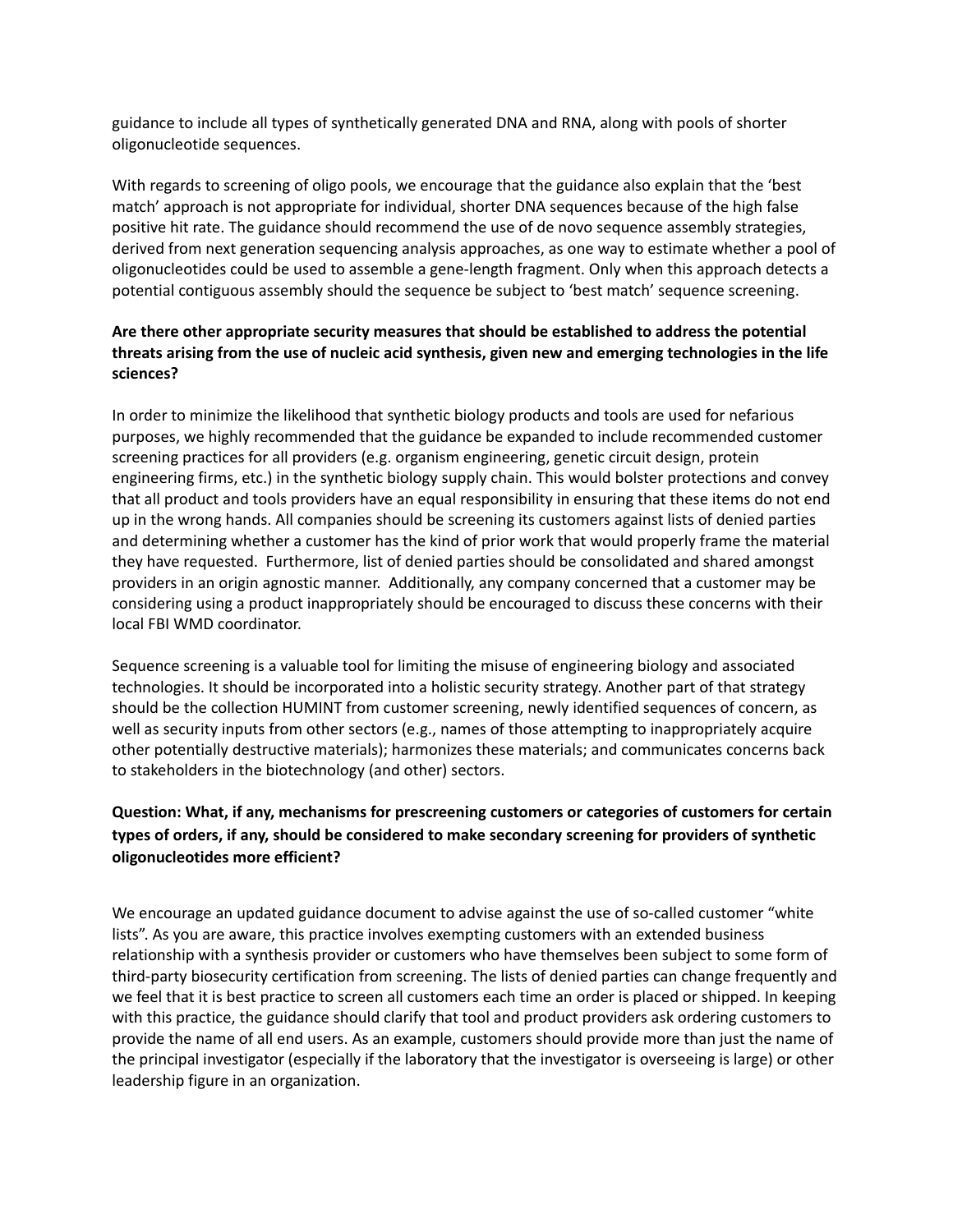While white lists are currently impractical due largely to the open nature of much of biological research, the use of a TSA-PreCheck model may be beneficial. In this model, the level and stringency of follow up required on certain orders can be adjusted by a centralized authority and updated lists can be shared on a periodic basis. This would represent a middle ground between the full screening of every order and the carte blanche implied by white lists. We would recommend "PreChecked" individuals are screened, trained, and credentialed in a manner that is uniform and recognized by both government and industry.

### **Question: Are there new biosecurity risks posed by the introduction of new generations of benchtop DNA synthesizers capable of synthesizing and assembling dsDNA, RNA, single-stranded DNA, or oligonucleotides in-house that should be addressed by the Guidance?**

Yes. New generations of benchtop synthesizers are entering the market and should be included in the Guidance. How to do so is complex and, here, we give three (3) potential cases and provide *pros* and *cons* to each.

### **Case 1:** *Benchtop synthesizers are subject to the same expectations for sequence and customer screening practices as a commercial entity.*

### *Advantages:*

(1) Clairity across the industry: All products are regulated the same way regardless of the production source or method.

(2) Uniform screening ensures a consistent definition (subject to update over time) of what sequences are subject to regulatory control; this consistency does not incentivize circumvention of screening.

#### *Disadvantages:*

(1) Regulating inherently different technologies as the same can hamper innovation.

### **Case 2:** *Benchtop synthesizers are subject to some of the expectations for sequence and customer screening practices as a commercial entity.*

*Advantages:*

(1) Rules can be tailored to differences.

### *Disadvantages:*

(1) Inconsistent guidance can lead to confusion: benchtop devices with 'onboard' sequence screening may just be required to look for potential homology above a certain threshold to controlled organisms while centralized providers are held to a 'best match' standard. This would result in sequences failing biosecurity screening at centralized providers but being accepted on a benchtop device and vice versa (for sequences not unique to controlled pathogens, which a benchtop device checking a blacklist would never know).

(2) As benchtop device capabilities advance, the mismatch in expectations of these devices versus centralized providers may cease to be meaningful